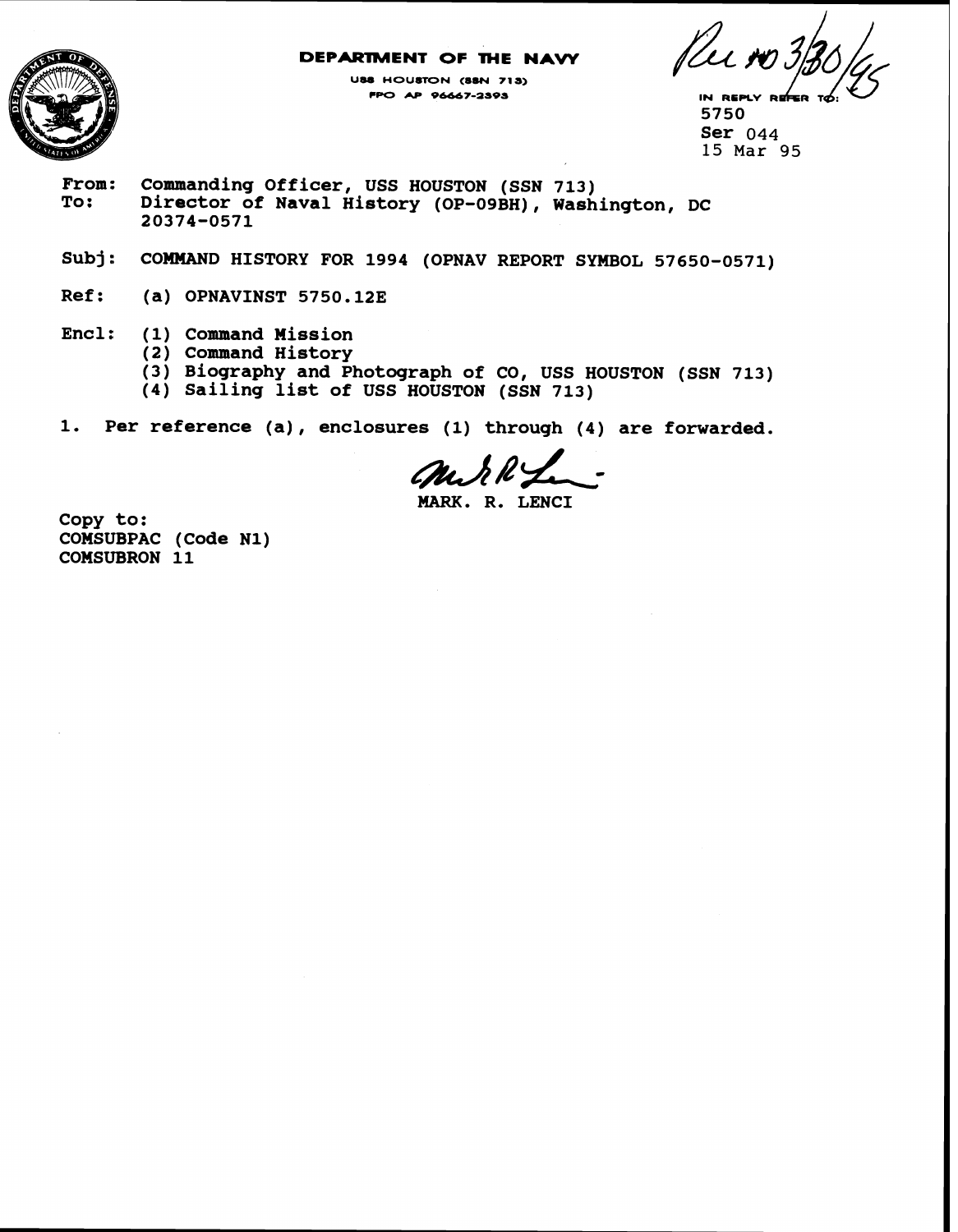## **MISSION OF COMMAND**

**USS HOUSTON (SSN 713) is a Los Angeles Class Fast Attack Submarine assigned to Submarine Squadron THREE located at the Naval Submarine Bast, Point Loma, California. USS HOUSTON is capable of being an integral member of Naval Expeditionary Forces and Battle Groups as well as being capable of forward area independent submarine operations. Her mission is to provide the National Command Authority and (Joint) Task Group Commanders with:** 

- **Early, accurate knowledge of the battlefield on which power can be projected.**
- **Sea based force capable of deterring regional aggression or nuclear attack.**
- **Covert striking power against critical targets ashore.**
- **Capabilities to enable the establishment of expeditionary forces on land.**
- .- **The maritime strength to destroy enemy naval forces and to interdict seaborne commerce.**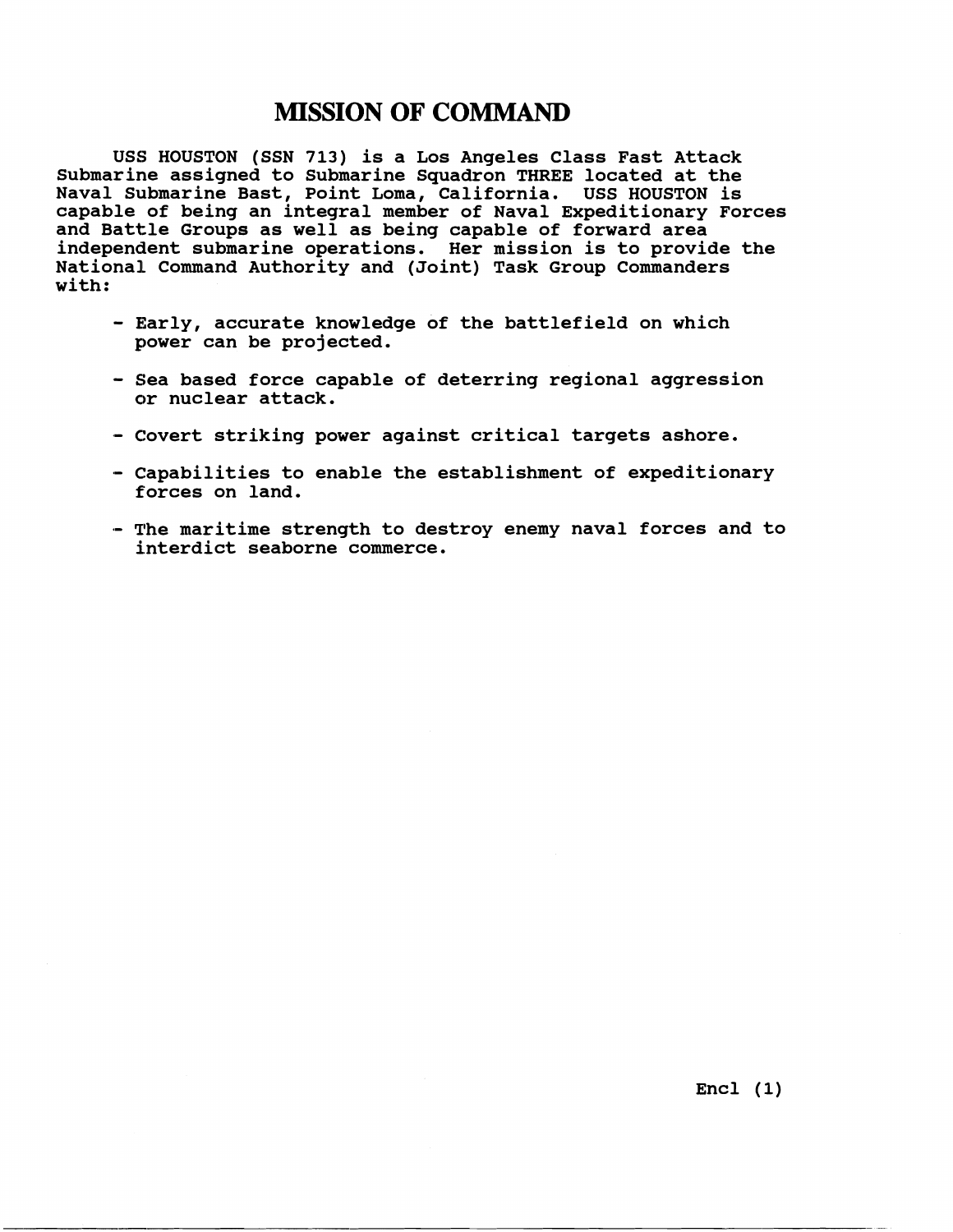# **USS HOUSTON (SSN 713) COMMAND HISTORY 1994**

**During the calendar year 1994, USS HOUSTON (SSN 713) was homeported in San Diego, California. The HOUSTON maintained a high level of operational readiness, and ended a deployment to the Western Pacific on 21 December 1994.** 

### **1. COMMAND ORGANIZATION:**

| <b>COMMANDING OFFICER</b> | CDR M. R. LENCI, USN          |
|---------------------------|-------------------------------|
| EXECUTIVE OFFICER         |                               |
| <b>JAN-NOV</b>            | LCDR W. S. GRAY IV, USN       |
| NOV-DEC                   | LCDR W. A. MEEKS JR, USN      |
| CHIEF OF THE BOAT         | TMCM(SS) A. L. DE SIMONE, USN |

#### **2. IMMEDIATE SUPERIOR IN COMMAND:**

| <b>JAN-DEC</b>          | <b>COMSUBRON THREE</b> |  |  |  |  | CAPT M. E. FEELEY, USN  |  |
|-------------------------|------------------------|--|--|--|--|-------------------------|--|
| <b>JUL-DEC</b>          | <b>COMSUBGRU SEVEN</b> |  |  |  |  | CAPT G. E. VOELKER, USN |  |
| (OPERATIONAL COMMANDER) |                        |  |  |  |  |                         |  |

#### **3. COMNAND HISTORY:**

**a. January. HOUSTON completed a three month SRA. This was the largest SRA work package ever completed outside a shipyard.** 

**b. Februarv. HOUSTON conducted MK-48 ADCAP and MK-50 torpedo testing in Nanoose, British Columbia, Canada. HOUSTON conducted sound trails at the Southeast Alaska Acoustic Facility near Ketchikan, Alaska. Houston then visited Esquimalt, British Columbia and transitted to San Diego.** 

**c. March. HOUSTON conducted local operations and successfully completed a Tactical Weapons Proficiency and an Operational Reactor Safeguards Examination.** 

**d. Jmril. HOUSTON conducted a Pre-Overseas Movement (POM) upkeep. HOUSTON also successfully completed a Sonar Groom, an Explosive Safety Review, and a Supply Management Inspection.** 

**e.** *m.* **HOUSTON conducted local operations in preparation for WESTPAC. Additionally, HOUSTON successfully completed a**  Medical Readiness Inspection, a 3-M Inspection, a Diesel Inspection, and an extensive Sonar Electrical Calibration. **HOUSTON conducted a Dependent's Cruise on 21 May 1994.** 

**f. June. HOUSTON deployed to the Western Pacific on 21 June 1994.** 

**Encl (2)**